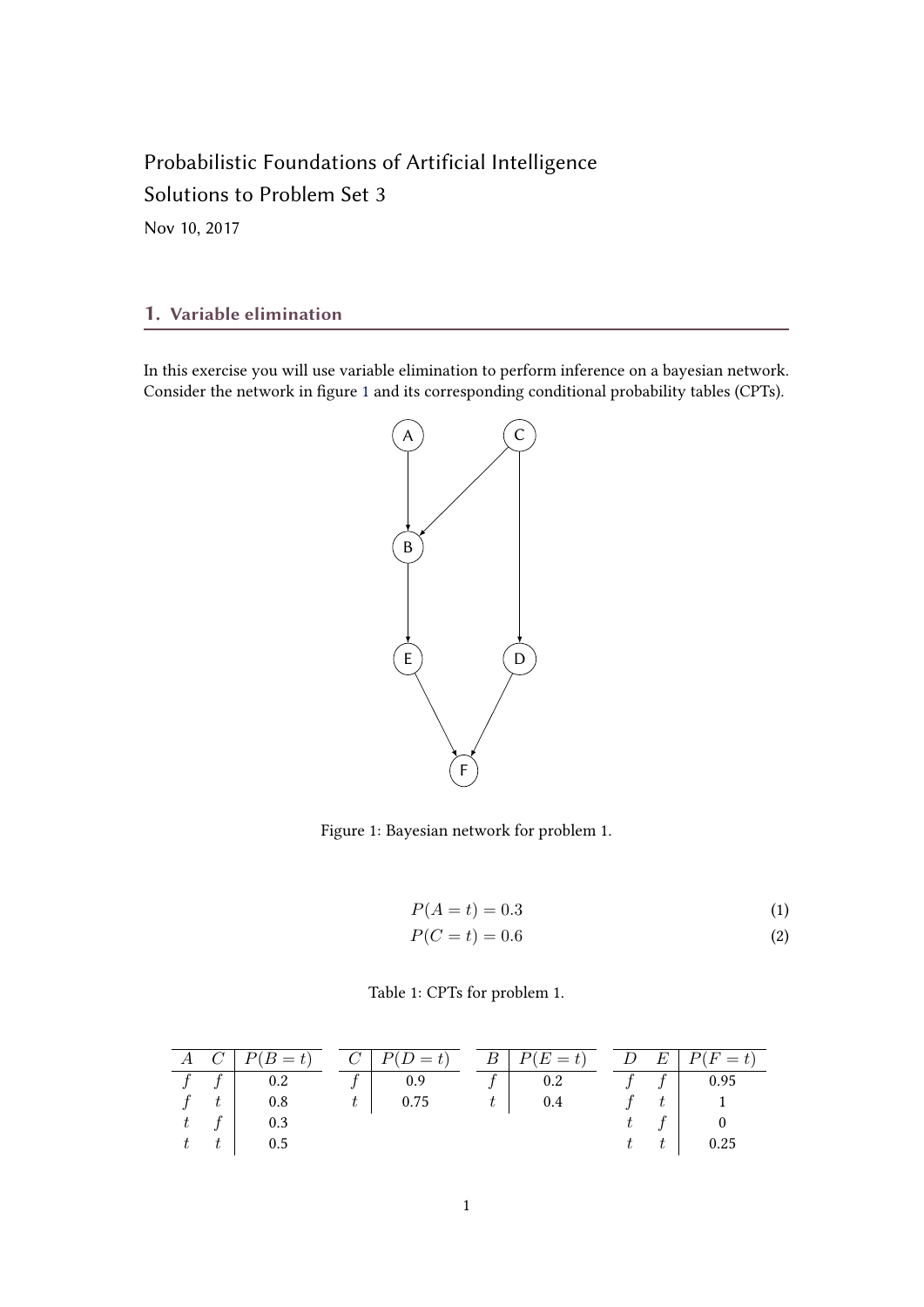Assuming a query on A with evidence for B and D, i.e.  $P(A | B, D)$ , use the variable elimination algorithm to answer the following queries. Make explicit the selected ordering for the variables and compute the probability tables of the intermediate factors.

- 1.  $P(A = t | B = t, D = f)$
- 2.  $P(A = f | B = f, D = f)$
- 3.  $P(A = t | B = t, D = t)$

Consider now the ordering,  $C, E, F, D, B, A$ , use again the variable elimination algorithm and write down the intermediate factors, this time without computing their probability tables. Is this ordering better or worse than the one you used before? Why?

## Solution

From the problem statement, we want to calculate  $P(\mathbf{Q} | \mathbf{E})$  and we know the following:

$$
\mathbf{Q} = \{A\} \tag{3}
$$

$$
\mathbf{E} = \{B, D\} \tag{4}
$$

$$
\mathbf{X} \setminus \{ \mathbf{Q}, \mathbf{E} \} = \{ C, E, F \} \tag{5}
$$

The variables to eliminate are given in equation 5. A good ordering must be chosen for them, a possibility is:  $[F, E, C]$ . First let's write down the initial factors derived from the CPTs:

## Table 2: Initial factors

|   |                                     |  |  | $A \mid g_1(A)$ $C \mid g_2(C)$ $C \mid D \mid g_3(C,D)$ $B \mid E \mid g_4(B,E)$               |  |                  |                      |
|---|-------------------------------------|--|--|-------------------------------------------------------------------------------------------------|--|------------------|----------------------|
|   | 0.7                                 |  |  | $\begin{array}{ c c c c c }\hline f&0.4&&f&f&0.10\ \hline t&0.6&&f&t&0.90 \ \hline \end{array}$ |  |                  | $f \quad f \mid 0.8$ |
| t | $\begin{array}{ c} 0.3 \end{array}$ |  |  |                                                                                                 |  |                  | 0.2                  |
|   |                                     |  |  | 0.25                                                                                            |  | $t \quad f \mid$ | 0.6                  |
|   |                                     |  |  | 0.75                                                                                            |  |                  | 0.4                  |

| A | В  | $\overline{C}$ | A, B,<br>C<br>95 ( |   | E | $\boldsymbol{F}$ | (D,E,F)<br>96 |
|---|----|----------------|--------------------|---|---|------------------|---------------|
|   |    |                | 0.8                |   |   |                  | 0.05          |
|   |    | t              | 0.2                |   |   | t                | 0.95          |
|   | t  |                | 0.2                |   | t |                  | 0.00          |
|   | t  | t              | 0.8                |   | t | t                | 1.00          |
| t |    |                | 0.7                | t |   |                  | 1.00          |
| t |    | t              | 0.5                | t |   | t                | 0.00          |
| t | t, |                | 0.3                | t | t |                  | 0.75          |
| t | t  | t              | 0.5                | t | t | t                | 0.25          |
|   |    |                |                    |   |   |                  |               |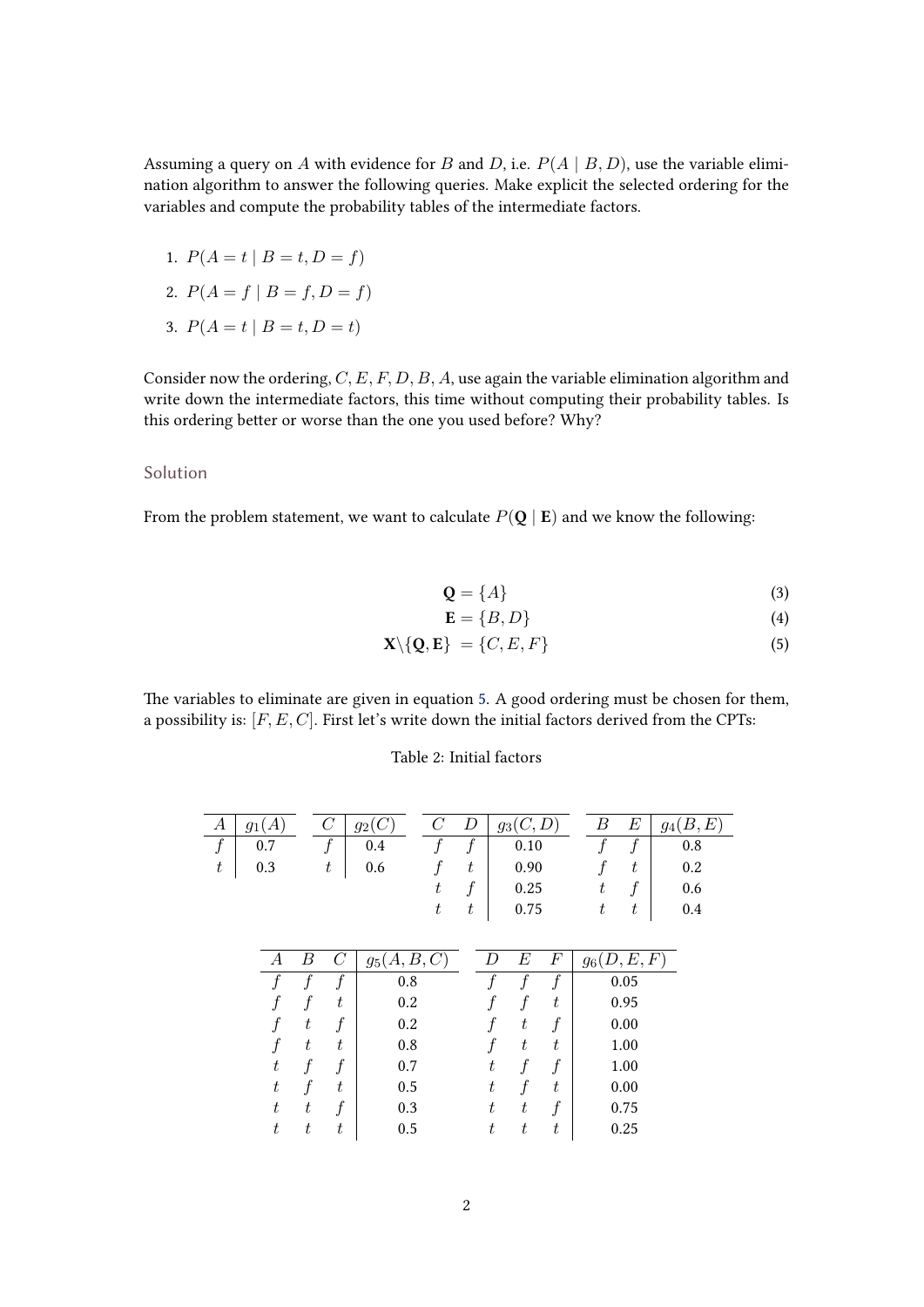Eliminate F

$$
g_7(D, E) = \sum_f \prod_{j \in \{6\}} g_j = \sum_f g_6(D, E, f) \tag{6}
$$

The resulting factor is presented in table 3. Note that this marginalization trivializes the factor  $g_7(D,E)$  because the conditional query is independent of  $F.$ 

Table 3: Intermediate factor  $g_7(D, E)$ 

|    | E  | $g_7(D,E)$        |
|----|----|-------------------|
|    |    | $0.05 + 0.95 = 1$ |
|    | t. | $0.00 + 1.00 = 1$ |
| t. | f  | $1.00 + 0.00 = 1$ |
| t. |    | $0.75 + 0.25 = 1$ |

Eliminate  $\cal E$ 

$$
g_8(B,D) = \sum_e g_4(B,e)g_7(D,e) = \sum_e f_1(B,D,e)
$$
\n(7)

A product of the factors,  $f_1(B, D, E) = g_4(B, E)g_7(D, E)$ , is presented in table 4.

|                     |                     | F                   | $f_1(B, D, E)$       |
|---------------------|---------------------|---------------------|----------------------|
| $\boldsymbol{\tau}$ | $\boldsymbol{\tau}$ | $\boldsymbol{\tau}$ | $1 \times 0.8 = 0.8$ |
| Ť                   | $\boldsymbol{\tau}$ | t                   | $1 \times 0.2 = 0.2$ |
| Ť                   | t.                  | f                   | $1 \times 0.8 = 0.8$ |
| Ŧ                   | t.                  | t.                  | $1 \times 0.2 = 0.2$ |
| t.                  | $\boldsymbol{t}$    | f                   | $1 \times 0.6 = 0.6$ |
| t.                  | Ŧ                   | t.                  | $1 \times 0.4 = 0.4$ |
| t.                  |                     | f                   | $1 \times 0.6 = 0.6$ |
|                     |                     | t.                  | $1 \times 0.4 = 0.4$ |

Table 4: Product factor  $f_1(B, D, E)$ 

After marginalizing  $E$ , the resulting factor is in table 5.

Table 5: Intermediate factor  $g_8(B, D)$ 

|  | $g_8(B,D)$ |
|--|------------|
|  |            |
|  |            |
|  |            |
|  |            |

Therefore, the query is independent of  $E$  or  $F$  given the evidence variables.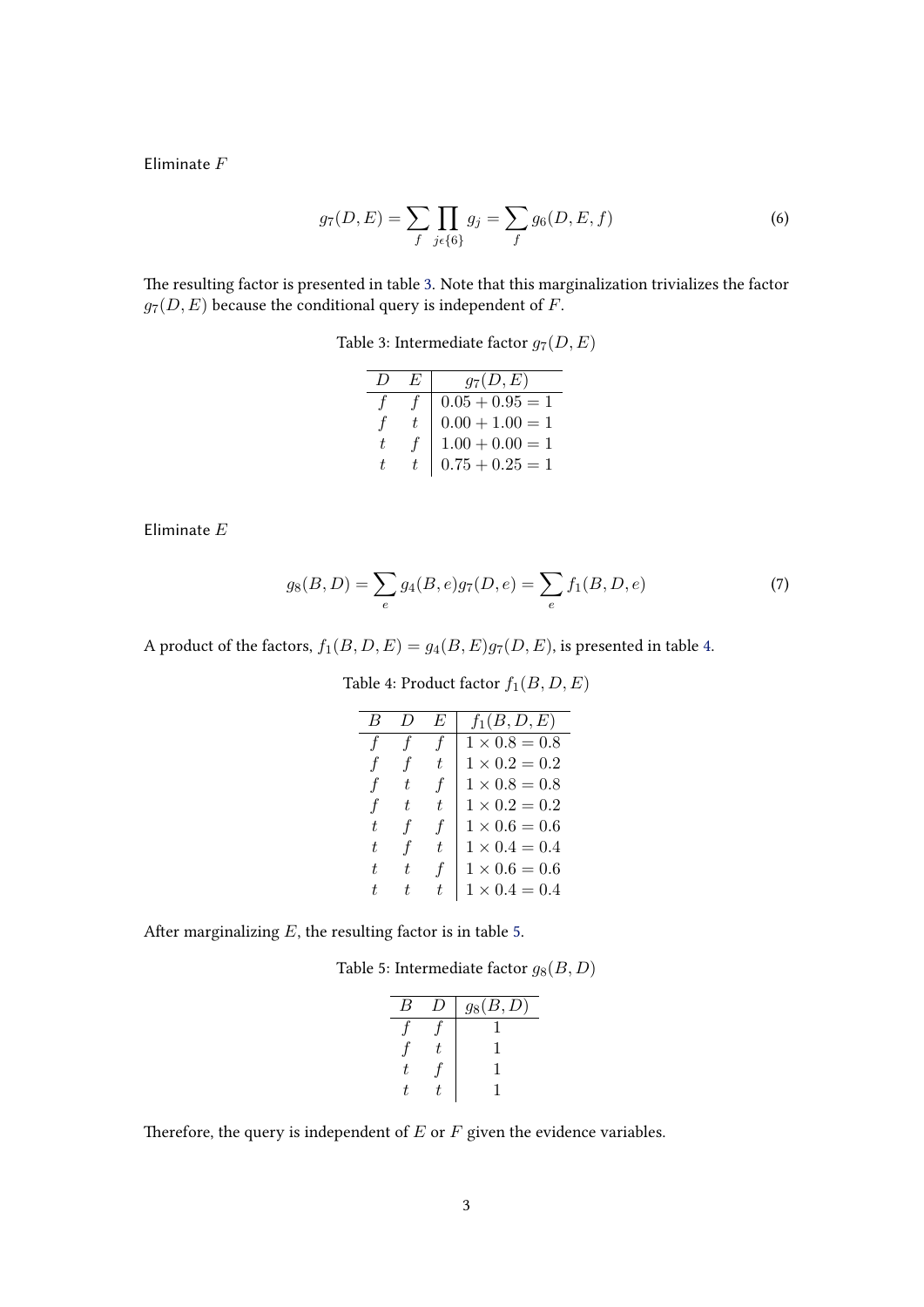<span id="page-3-0"></span>Eliminate  $C$ 

$$
f_2(C, D) = g_2(C)g_3(C, D)
$$
\n(8)

$$
f_3(A, B, C, D) = f_2(C, D)g_5(A, B, C)
$$
\n(9)

$$
g_9(A, B, D) = \sum_c g_2(c)g_3(c, D)g_5(A, B, c) = \sum_c f_3(A, B, c, D)
$$
 (10)

Tables 6 and 7 show the product of the factors containing  $\mathbb{C}.$ 

Table 6: Product factor  $f_2(C, D)$ 

|    | $f_2(C,D)$                                                                                                   |
|----|--------------------------------------------------------------------------------------------------------------|
|    |                                                                                                              |
| f  |                                                                                                              |
| t. |                                                                                                              |
|    | $0.10 \times 0.4 = 0.04$<br>$0.90 \times 0.4 = 0.36$<br>$0.25 \times 0.6 = 0.15$<br>$0.75 \times 0.6 = 0.45$ |

Table 7: Product factor  $f_3(A, B, C, D)$ 

| $\overline{A}$ | В  | C                | $\iota$          | $f_3(A, B, C, D)$         |
|----------------|----|------------------|------------------|---------------------------|
| f              | f  | f                | $\mathbf f$      | $0.04 \times 0.8 = 0.032$ |
| f              |    | f                | t                | $0.36 \times 0.8 = 0.288$ |
| f              | f  | t.               | f                | $0.15 \times 0.2 = 0.030$ |
| f              | f  | t                | t                | $0.45 \times 0.2 = 0.090$ |
| f              | t  | $\boldsymbol{f}$ | $\boldsymbol{f}$ | $0.04 \times 0.2 = 0.008$ |
| f              | ŧ  | f                | t.               | $0.36 \times 0.2 = 0.072$ |
| f              | ŧ  | t                | f                | $0.15 \times 0.8 = 0.120$ |
| f              | t  | t                | t                | $0.45 \times 0.8 = 0.360$ |
| t.             | f  | f                | f                | $0.04 \times 0.7 = 0.028$ |
| t              | f  | f                | t                | $0.36 \times 0.7 = 0.252$ |
| t              | f  | t.               | $\boldsymbol{f}$ | $0.15 \times 0.5 = 0.075$ |
| t              | f  | t.               | t                | $0.45 \times 0.5 = 0.225$ |
| t.             | t. | $\boldsymbol{f}$ | f                | $0.04 \times 0.3 = 0.012$ |
| t              | ŧ  | f                | t                | $0.36 \times 0.3 = 0.108$ |
| t.             | t. | t.               | $\mathbf f$      | $0.15 \times 0.5 = 0.075$ |
| t.             | t. | t.               | t.               | $0.45 \times 0.5 = 0.225$ |

Table [8](#page-4-0) shows the resulting factor after marginalizing  $C$ .

Answering queries

$$
P(a | b, d) \propto g_1(a)g_8(b, d)g_9(a, b, d)
$$
\n(11)

$$
g_1(A = f)g_8(B = t, D = f)g_9(A = f, B = t, D = f) = 0.7 \times 1 \times 0.128 = 0.0896 \tag{12}
$$

$$
g_1(A = t)g_8(B = t, D = f)g_9(A = t, B = t, D = f) = 0.3 \times 1 \times 0.087 = 0.0261
$$
 (13)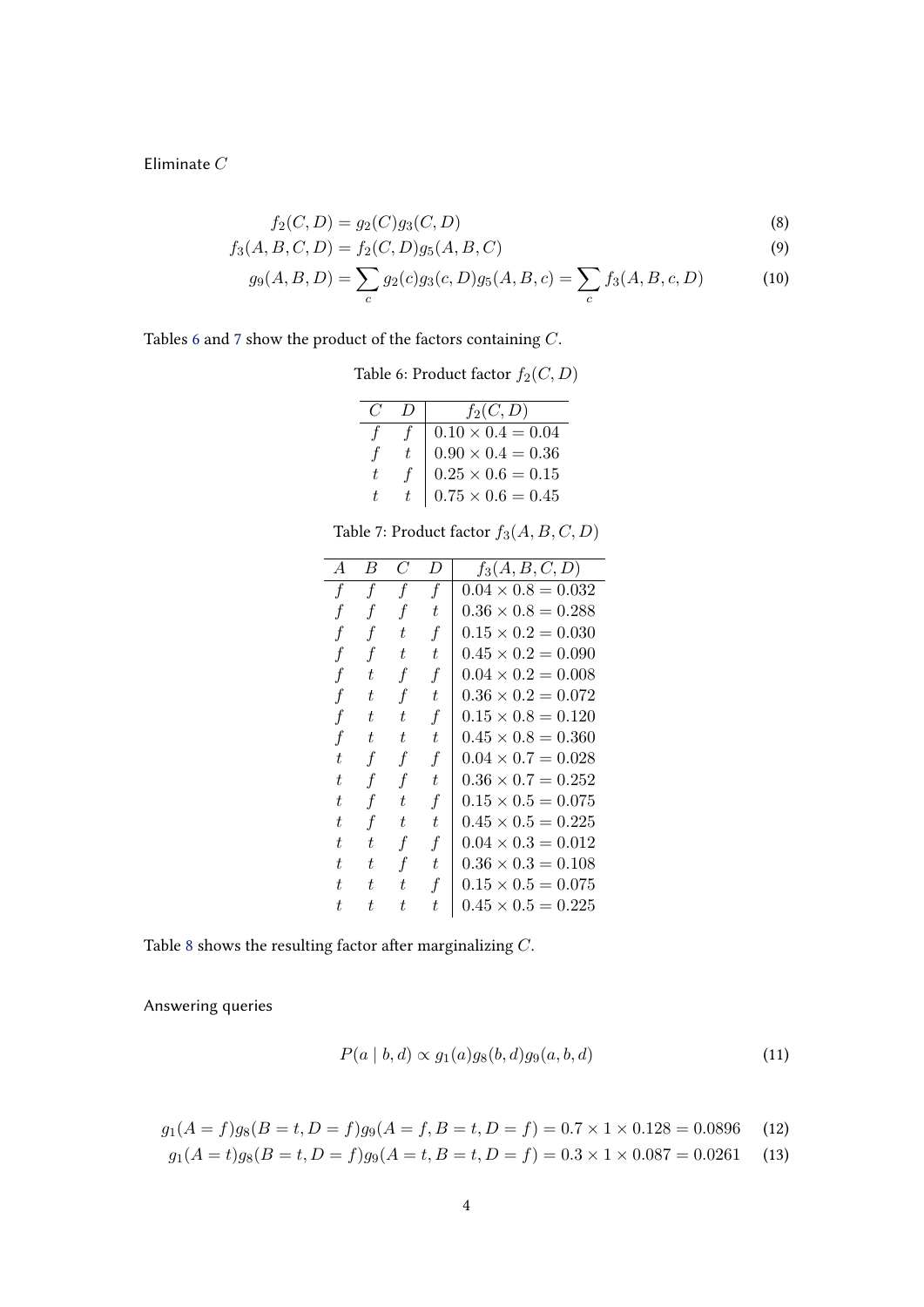|    |               |                  | $g_9(A, B, D)$          |
|----|---------------|------------------|-------------------------|
|    |               |                  | $0.032 + 0.030 = 0.062$ |
|    |               | t.               | $0.288 + 0.090 = 0.378$ |
|    | t,            | $\boldsymbol{f}$ | $0.008 + 0.120 = 0.128$ |
| f  | t.            | t.               | $0.072 + 0.360 = 0.432$ |
| t. | $\mathcal{F}$ | $\mathbf f$      | $0.028 + 0.075 = 0.103$ |
| t. |               | t.               | $0.252 + 0.225 = 0.477$ |
| t. | t.            | f                | $0.012 + 0.075 = 0.087$ |
| t. |               | t.               | $0.108 + 0.225 = 0.333$ |

<span id="page-4-0"></span>Table 8: Intermediate factor  $g_9(A, B, D)$ 

Re-normalizing,

$$
P(A \mid B = t, D = f) = <0.7744, \textbf{0.2256}> \tag{14}
$$

$$
g_1(A = f)g_8(B = f, D = f)g_9(A = f, B = f, D = f) = 0.7 \times 1 \times 0.062 = 0.0434 \quad (15)
$$

$$
g_1(A = t)g_8(B = f, D = f)g_9(A = t, B = f, D = f) = 0.3 \times 1 \times 0.103 = 0.0309 \quad (16)
$$

Re-normalizing,

$$
P(A \mid B = f, D = f) = 0.5841, 0.4159 > \tag{17}
$$

$$
g_1(A = f)g_8(B = t, D = t)g_9(A = f, B = t, D = t) = 0.7 \times 1 \times 0.432 = 0.3024
$$
 (18)

$$
g_1(A = t)g_8(B = t, D = t)g_9(A = t, B = t, D = t) = 0.3 \times 1 \times 0.333 = 0.0999
$$
 (19)

Re-normalizing,

$$
P(A \mid B = t, D = t) = \langle 0.7517, \mathbf{0.2483} \rangle \tag{20}
$$

Another ordering

Let's consider now the ordering  $C, E, F$  for variable elimination. The intermediate factors are: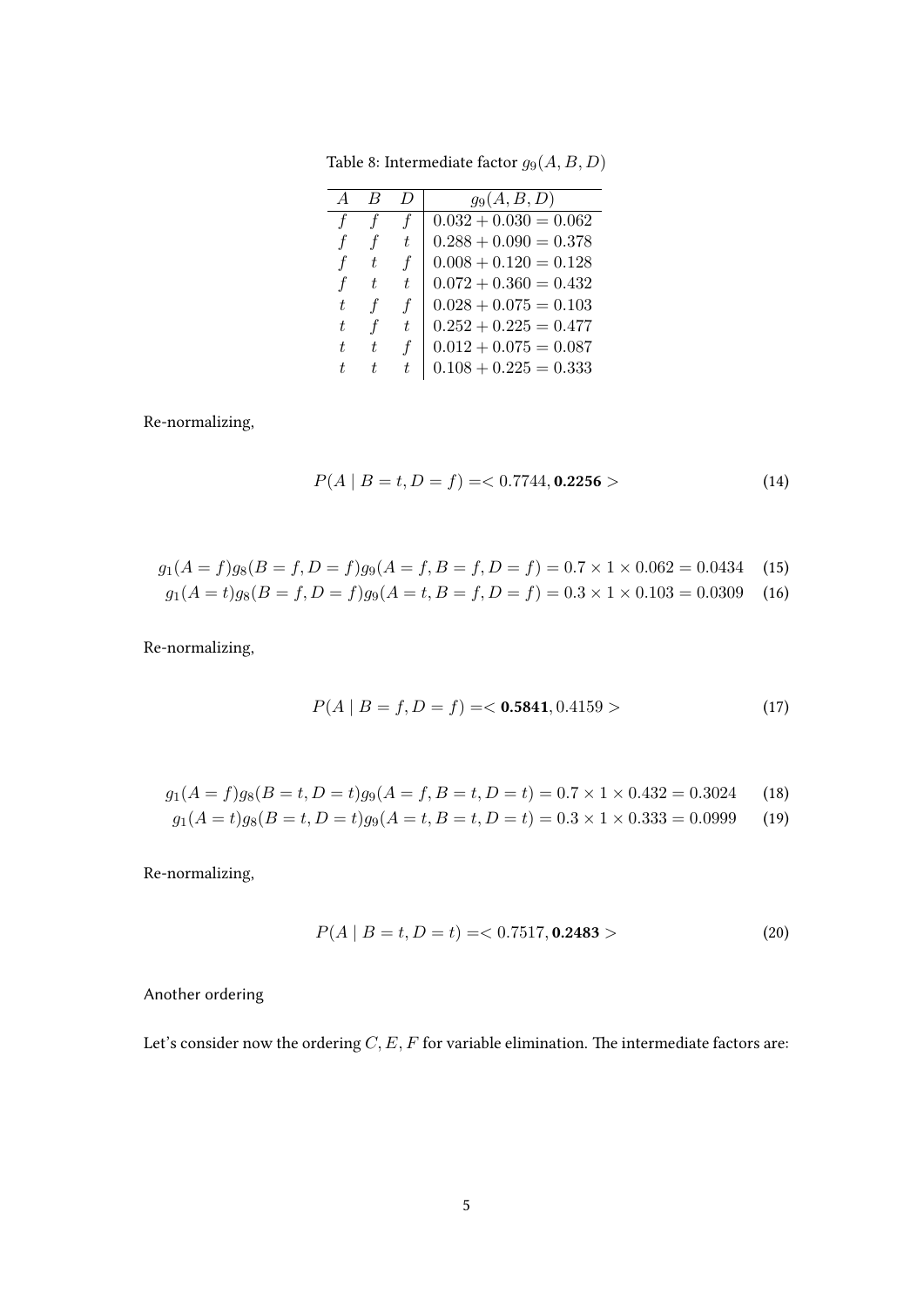$$
g_7(A, B, D) = \sum_c g_2(c)g_3(c, D)g_5(A, B, c)
$$
\n(21)

$$
g_8(B, D, F) = \sum_e g_4(B, e)g_6(D, e, F)
$$
\n(22)

$$
g_9(B, D) = \sum_f g_8(B, D, f)
$$
 (23)

Is this ordering better? Note that with the former ordering, only one of the factors has 3 variables, i.e.  $q_9(A, B, D)$  in equation [10.](#page-3-0) On the other hand, with the latter ordering we would have to compute the table for  $q_8(B, D, F)$  in equation 22 only to marginalize F in the next step. Therefore, the former ordering is better as it requires less operations to answer the given queries.

### 2. Belief propagation

In this exercise, you will implement the belief propagation algorithm for performing inference in Bayesian networks. As you have seen in the class lectures, the algorithm is based on converting the Bayesian network to a factor graph and then passing messages between variable and factor nodes of that graph until convergence.

You are provided some skeleton Python code in the .zip file accompanying this document. Take the following steps for this exercise.

- 1. Install the Python dependencies listed in README.txt, if your system does not already satisfy them. After that, you should be able to run demo.py and produce some plots, albeit wrong ones for now.
- 2. Implement the missing code in bprop.py marked with TODO. In particular, you have to fill in parts of the two functions that are responsible for sending messages from variable to factor nodes and vice versa, as well as parts of the function that returns the resulting marginal distribution of a variable node after message passing has terminated.
- 3. Now, set up the full-edged earthquake network, whose structure was introduced in Problem Set 2 and is shown again in [Figure 2.](#page-6-0) Here is the story behind this network:

While Fred is commuting to work, he receives a phone call from his neighbor saying that the burglar alarm in Fred's house is ringing. Upon hearing this, Fred immediately turns around to get back and check his home. A few minutes on his way back, however, he hears on the radio that there was an earthquake near his home earlier that day. Relieved by the news, he turns around again and continues his way to work.

To build up the conditional probability tables (CPTs) for the network of [Figure 2](#page-6-0) you may make the following assumptions about the variables involved:

• All variables in the network are binary.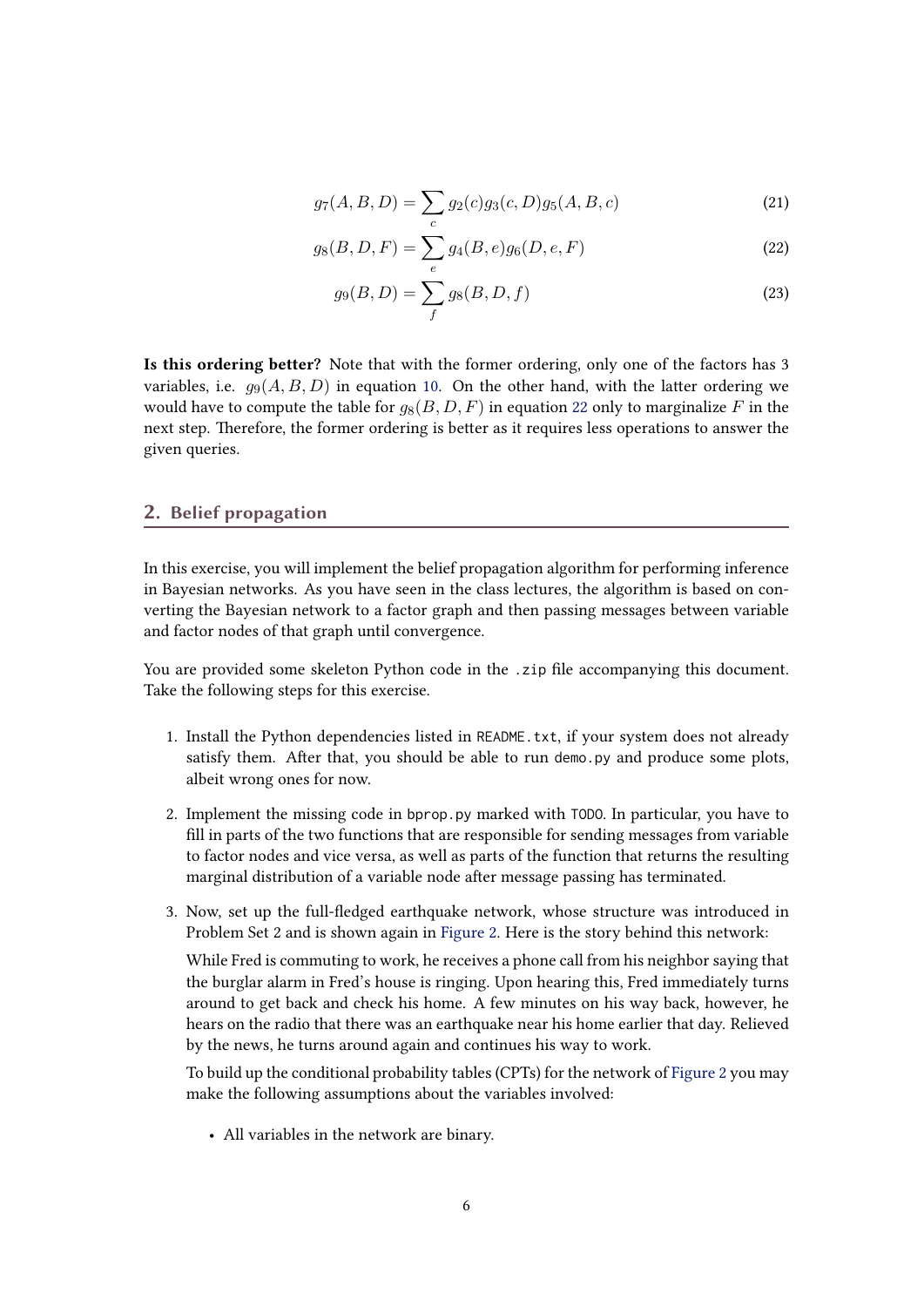<span id="page-6-0"></span>

Figure 2: The earthquake network to be implemented.

- As can be seen from the network structure, burglaries and earthquakes are assumed to be independent. Furthermore, each of them is assumed to occur with probability 0.1%.
- The alarm is triggered in the following ways: (1) When a burglar enters the house, the alarm will ring 99% of the time; (2) when an earthquake occurs, there will be a false alarm  $1\%$  of the time; (3) the alarm might go off due to other causes (wind, rain, etc.)  $0.1\%$  of the time. These three types of causes are assumed to be independent of each other.
- The neighbor is assumed to call only when the alarm is ringing, but only does so 70% of the time when it is actually ringing.
- The radio is assumed to never falsely report an earthquake, but it might fail to report an earthquake that actually happened  $50\%$  of the time. (This includes the times that Fred fails to listen to the announcement.)
- 4. After having set up the network and its CPTs, answer the following questions using your belief propagation implementation:
	- (a) Before Fred gets the neighbor's call, what is the probability of a burglary having occurred? What is the probability of an earthquake having occurred?
	- (b) How do these probabilities change after Fred receives the neighbor's phonecall?
	- (c) How do these probabilities change after Fred listens to the news on the radio?

### Solution

The complete solution code can be found in the .zip file accompanying this file. Now we show how to derive the CPT from the problem statement and the expected results to check the obtained solution from your code.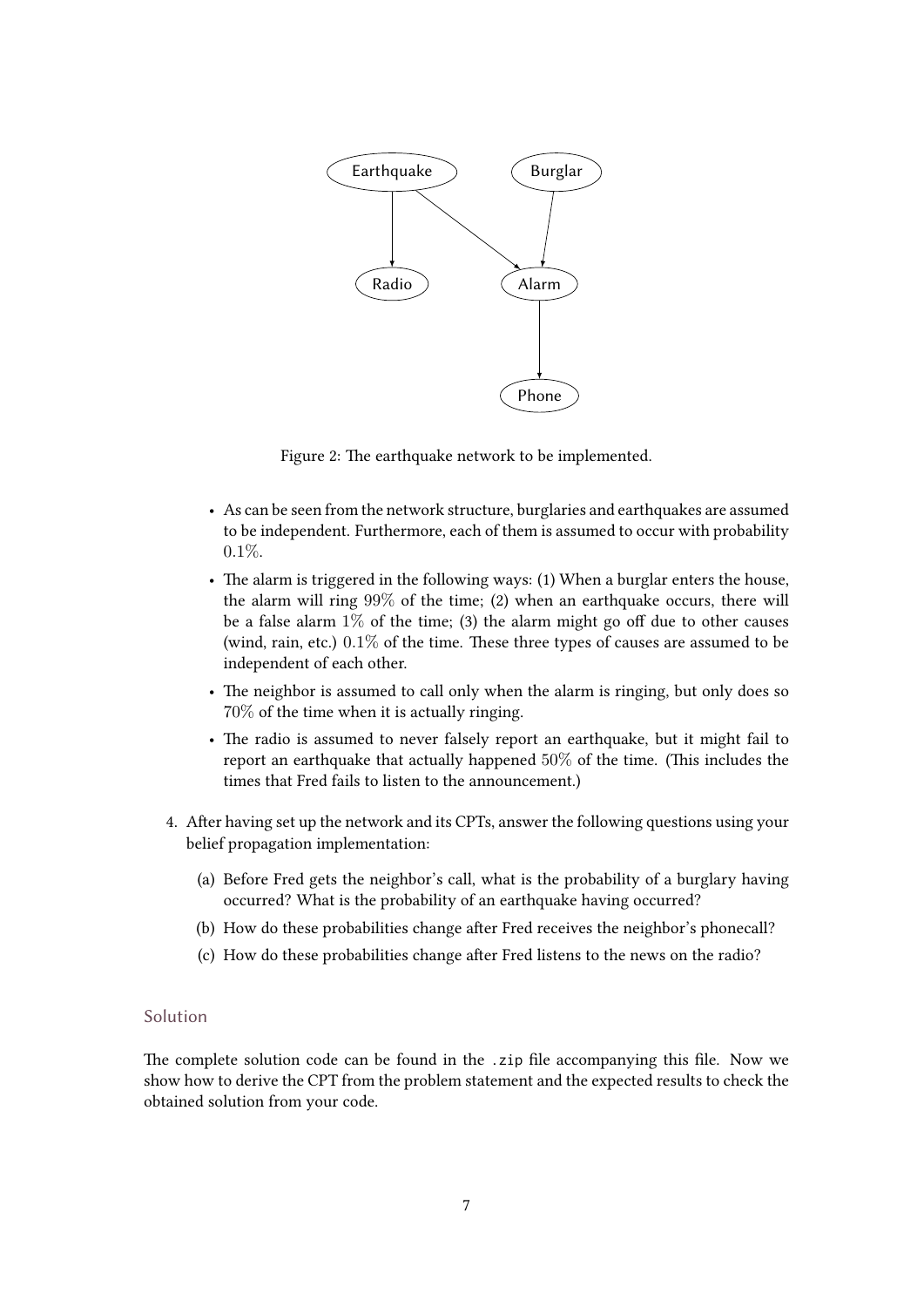#### Defining the CPTs

First, we show here the derivation of the conditional probability table (CPT) for the alarm variable  $A$ . Let us define the following quantities from the problem description:

- $f_b = 0.99$ : the probability that the alarm will ring because of a burglar,
- $f_e = 0.01$ : the probability that the alarm will ring because of an earthquake,
- $f<sub>o</sub> = 0.001$ : the probability that the alarm will ring because of other causes.

Using the facts that these three causes are independent of each other, and that the alarm is triggered by either of them, we can compute the following probabilities:

$$
P(A = f | B = f, E = f) = 1 - fo = 0.999
$$
\n(24)

$$
P(A = f | B = f, E = t) = (1 - f_e) \times (1 - f_o) = 0.98901
$$
\n(25)

$$
P(A = f | B = t, E = f) = (1 - f_b) \times (1 - f_o) = 0.00999
$$
\n(26)

$$
P(A = f | B = t, E = t) = (1 - f_b) \times (1 - f_e) \times (1 - f_o) = 0.0098901.
$$
 (27)

The CPTs for the alarm variable is presented in table 9 together with the other variables which can be obtained straightforwardly from the description.

### Table 9: CPTs for problem 2.

| B | E | $A=t$     | $(P = t)$ | F. | $P(R = t)$ |
|---|---|-----------|-----------|----|------------|
|   |   | 0.0010000 | 0.0       |    | 0.0        |
|   |   | 0.0109900 | 0.7       |    | 0.5        |
|   |   | 0.9900100 |           |    |            |
|   |   | 0.9901099 |           |    |            |

The probabilities of the independent variables are:

$$
P(E = t) = 0.001
$$
\n(28)

$$
P(B = t) = 0.001
$$
 (29)

Queries

The correct results for the queries from point 5 are:

\n- 1. 
$$
P(B = t) = 0.1\%
$$
 and  $P(E = t) = 0.1\%$
\n- 2.  $P(B = t | P = t) = 49.5\%$  and  $P(E = t | P = t) = 0.6\%$
\n- 3.  $P(B = t | P = t, R = t) = 8.3\%$  and  $P(E = t | P = t, R = t) = 100\%$
\n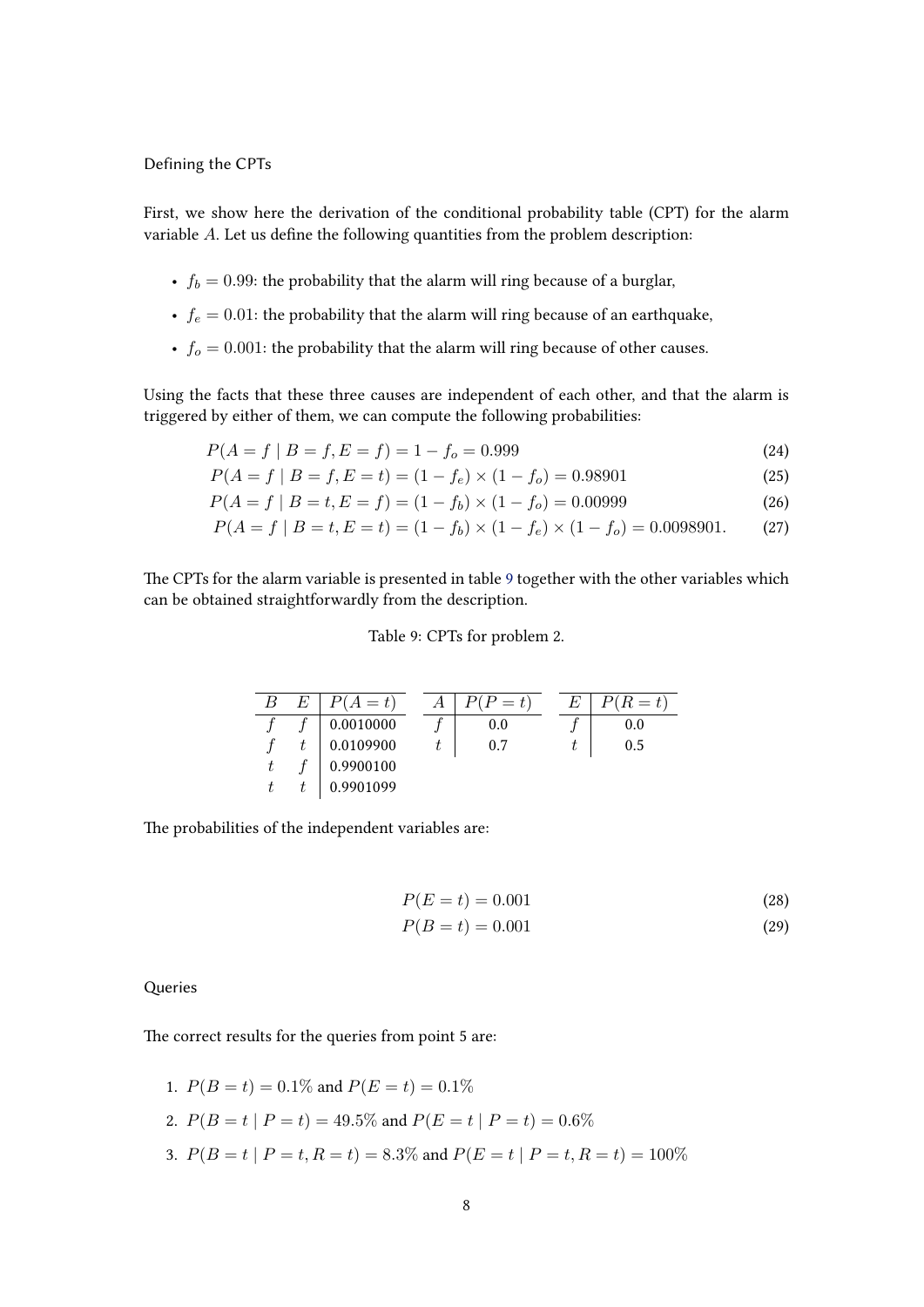<span id="page-8-0"></span>

Figure 3: An example factor graph and two of its subtrees.

## 3. Belief propagation on tree factor graphs\*

In this exercise we will prove that the belief propagation algorithm converges to the exact marginals after a fixed number of iterations given that the factor graph is a tree, that is, given that the original Bayesian network is a polytree.

We will assume that the factor graph contains no single-variable factors. (You have already seen that if those exist, they can easily be incorporated into multi-variable factors without increasing the complexity of the algorithm.) Since the factor graph is a tree, we will designate a variable node, say  $a$ , as the root of the tree. We will consider subtrees  $\mathcal{T}_{[rt]},$  where  $r$  and  $t$  are adjacent nodes in the factor graph and  $t$  is closer to the root than  $r$ , which are of two types:

- if r is a factor node (and t a variable node), then  $\mathcal{T}_{[rt]}$  denotes a subtree that has t as its root, contains the whole subtree under  $r$  and, additionally, the edge  $\{r, t\}$ ,
- if r is a variable node (and t a factor node), then  $\mathcal{T}_{[rt]}$  denotes the whole subtree under r with  $r$  as its root.

See Figure 3 for two example subtrees, one of each type. The depth of a tree is defined as the maximum distance between the root and any other node. Note that, both types of subtrees  $\mathcal{T}_{[rt]}$  defined above have always depths that are even numbers.

We will use the subscript notation  $[rt]$  to refer to quantities constrained to the subtree  $\mathcal{T}_{[rt]}$ . In particular, we denote by  $\mathcal{F}_{[rt]}$  the set of factors in the subtree and by  $P_{[rt]}(x_v)$  the marginal distribution of v when we only consider the nodes of the subtree. More concretely, if  $r$  is a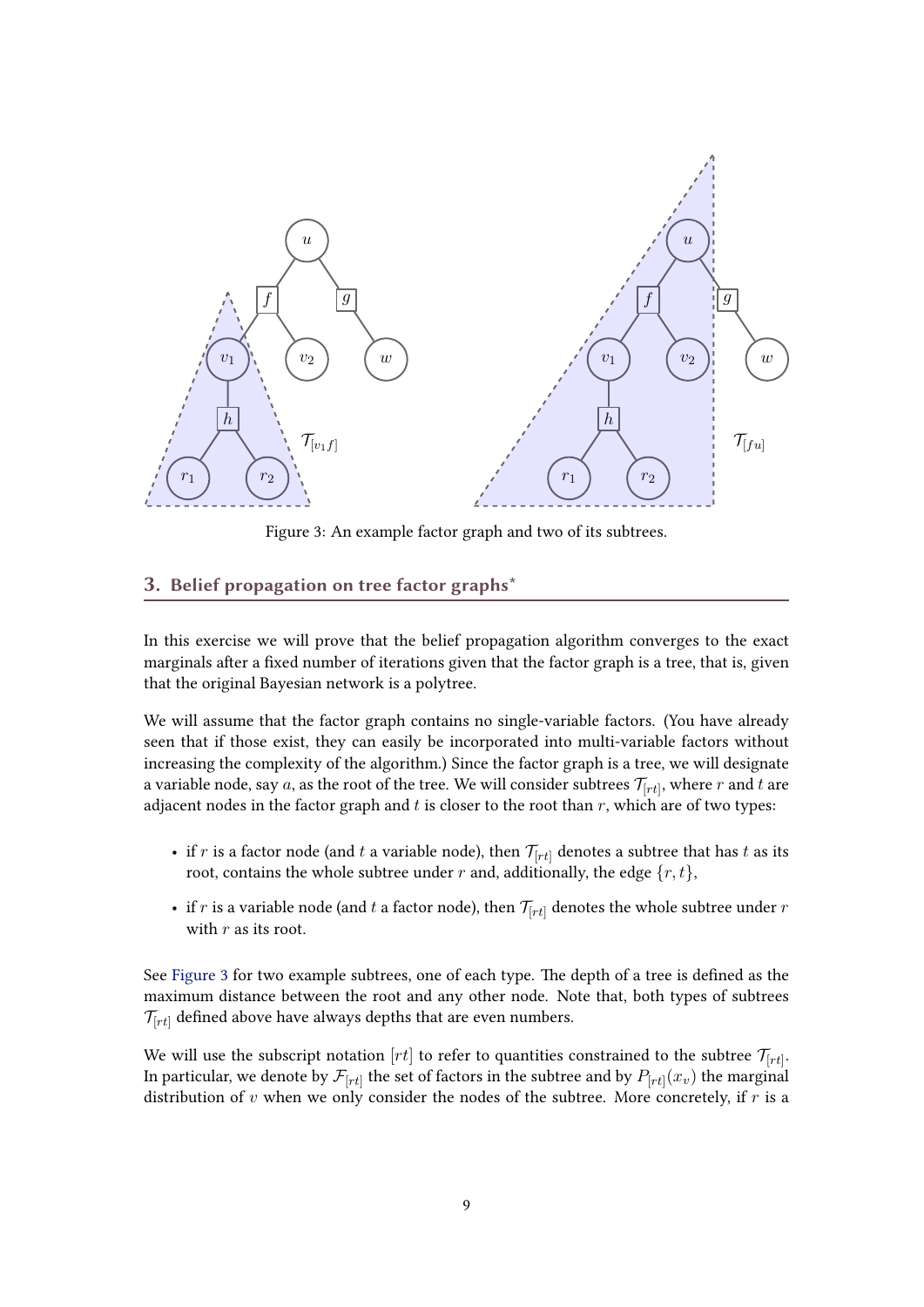

Figure 4: The three cases considered in the proof by induction.

variable node, by the sum rule we get

$$
P_{[rt]}(x_r) \propto \sum_{\mathbf{x}_{[rt]\backslash\{r\}}} \prod_{f \in \mathcal{F}_{[rt]}} f(\mathbf{x}_f), \tag{1}
$$

where  $\propto$  denotes equality up to a normalization constant.

Remember the form of the messages passed between variable and factor nodes at each iteration of the algorithm:

$$
\mu_{v \to f}^{(t+1)}(x_v) := \prod_{g \in \mathcal{N}(v) \setminus \{f\}} \mu_{g \to v}^{(t)}(x_v)
$$
\n<sup>(2)</sup>

$$
\mu_{f \to v}^{(t+1)}(x_v) := \sum_{\boldsymbol{x}_{f \setminus \{v\}}} f(\boldsymbol{x}_f) \prod_{w \in \mathcal{N}(f) \setminus \{v\}} \mu_{w \to f}^{(t)}(x_w). \tag{3}
$$

We also define the estimated marginal distribution of variable  $v$  at iteration  $t$  as

$$
\hat{P}^{(t)}(x_v) := \prod_{g \in \mathcal{N}(v)} \mu_{g \to v}^{(t)}(x_v). \tag{4}
$$

Our ultimate goal is to show that the estimated marginals are equal to the true marginals for all variables after a number iterations. However, we will first consider the rooted version of the factor graph and show that the previous statement holds for the root node  $a$ . More concretely, if we denote variable nodes with  $v$  and factor nodes with  $f$ , we will show using induction that for all subtrees  $\mathcal{T}_{[fv]}$  of depth  $\tau$ , it holds that, for all  $t \geq \tau$ ,

$$
\mu_{f \to v}^{(t)}(x_v) \propto P_{[fv]}(x_v). \tag{5}
$$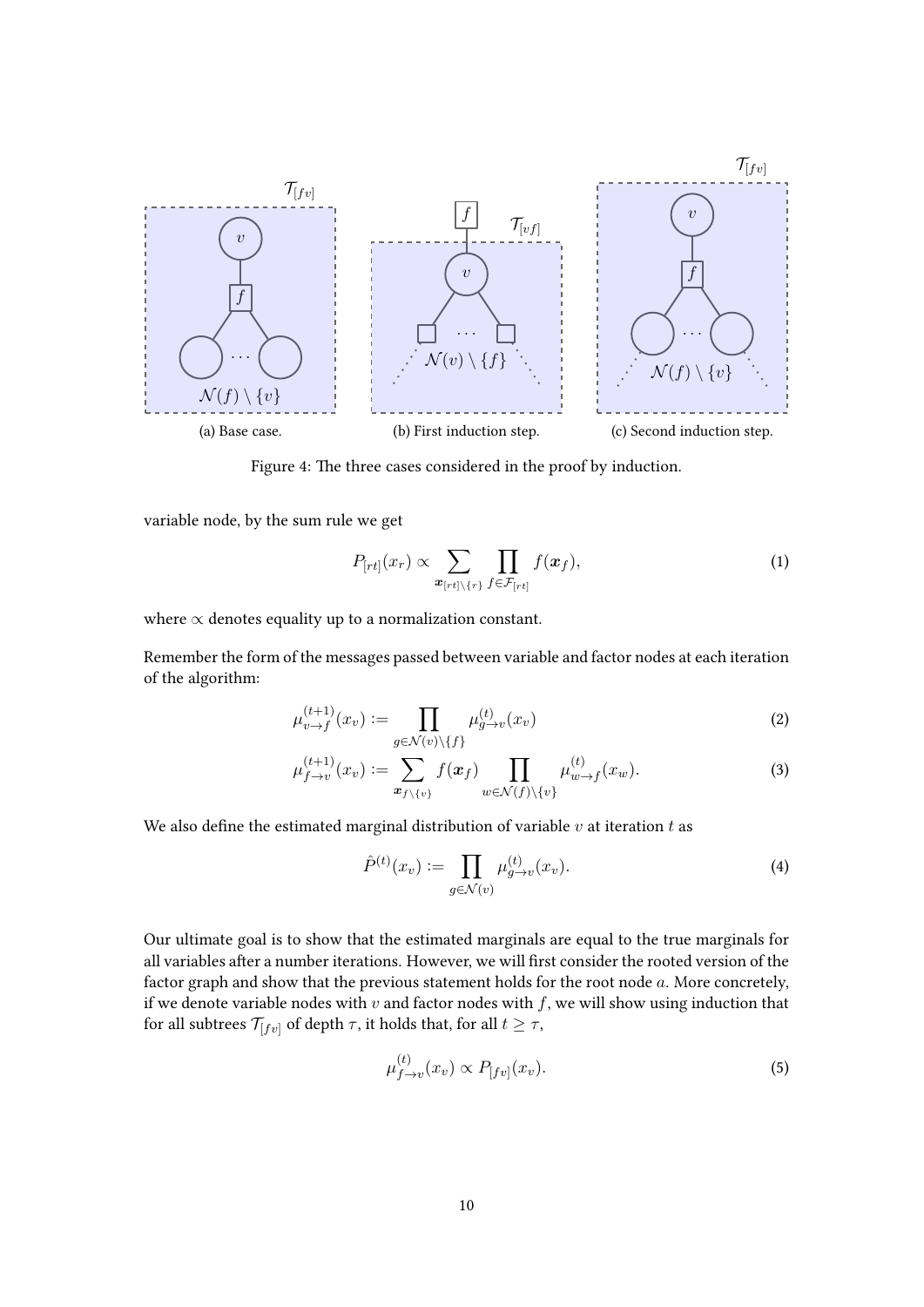Solution

(i) First, note that in this case the messages received by  $f$  from any neighboring variable node  $w$  are by definition  $\mu_{w}^{(t)}$  $\int_{w \to f}^{(t)}(x_w) = 1$ , for all  $t \geq 1$ . Therefore, we have, for all  $t \geq 2$ ,

$$
\mu_{f \to v}^{(t)}(x_v) = \sum_{\mathbf{x}_{f \setminus \{v\}}} f(\mathbf{x}_f) \prod_{w \in \mathcal{N}(f) \setminus \{v\}} \mu_{w \to f}^{(t-1)}(x_w) \qquad \text{by (3)}
$$

$$
= \sum_{\mathbf{x}_{f \setminus \{v\}}} f(\mathbf{x}_f) \qquad \text{using } \mu_{w \to f}^{(t-1)}(x_w) = 1
$$

$$
\propto P_{[fv]}(x_v).
$$
 by (1)

The last equality up to normalization follows from the fact that  $\mathcal{T}_{[fv]}$  contains only one factor, namely  $f$ .

- (ii) There are two core observations used in this step.
	- For any neighboring factor node  $g$  of  $v$  (except for  $f$ ), the subtree  $\mathcal{T}_{[gv]}$  has the same depth as  $\mathcal{T}_{[vf]}$ , which in this case is  $\tau.$  Therefore, the induction hypothesis [\(5\)](#page-8-0) holds for these subtrees.
	- Since  $\mathcal{T}_{[vf]}$  is a tree, the factors can be partitioned into the factors of each subtree  $\mathcal{T}_{[gv]}.$  This means that there are no common factors between these subtrees and the union of the factors of all subtrees are exactly the factors of  $\mathcal{T}_{[vf]}.$  An analogous statement can be made for partitioning the variables of  $\mathcal{T}_{[vf]}$  except for v.

Using the above, we get, for all  $t \geq \tau + 1$ ,

$$
P_{[vf]}(x_v) \propto \sum_{\mathbf{x}_{[vf] \setminus \{v\}} \in \mathcal{F}_{[vf]}} \prod_{g \in \mathcal{F}_{[vf]}} g(\mathbf{x}_g)
$$
 by (1)  
= 
$$
\sum_{\mathbf{p} \in \mathcal{F}_{[vf]}} \prod_{\mathbf{p} \in \mathcal{F}_{[vf]}} \prod_{\mathbf{p} \in \mathcal{F}_{[vf]}} h(\mathbf{x}_h)
$$
 partition factors

$$
\begin{aligned}\n& \begin{aligned}\n& \boldsymbol{x}_{[vf] \setminus \{v\}} \, g \in \mathcal{N}(v) \setminus \{f\} \, h \in \mathcal{F}_{[gv]} \\
&= \prod_{g \in \mathcal{N}(v) \setminus \{f\}} \sum_{\boldsymbol{x}_{[gv] \setminus \{v\}} \, h \in \mathcal{F}_{[gv]}} \prod_{h \in \mathcal{F}_{[gv]}} h(\boldsymbol{x}_h) \\
& \propto \prod_{h \in \mathcal{H}_{[gv]}} P_{[fw]}(\boldsymbol{x}_h) \n\end{aligned}\n\end{aligned}\n\quad\n\text{partition variables}
$$

$$
\left\{\prod_{g \in \mathcal{N}(v) \setminus \{f\}} P_{[gv]}(x_v) \right\} \qquad \qquad \text{by (1)}
$$

$$
\propto \prod_{g \in \mathcal{N}(v) \setminus \{f\}} \mu_{g \to v}^{(t-1)}(x_v) \qquad \text{by induction hypothesis (depth of } \mathcal{T}_{[gv]} \text{ is } \tau)
$$

$$
= \mu_{v \to f}^{(t)}(x_v).
$$
by (2)

- (iii) The arguments for this part are very similar to the ones in the previous part.
	- Since  $\mathcal{T}_{[fv]}$  has depth  $\tau + 2$ , all subtrees  $\mathcal{T}_{[wf]}$  where w is a neighbor of f except for v will have a depth of  $\tau$ , which allows us to use on them the result of the previous part.
	- In this case, we can partition all factors except for  $f$  and all variables except for  $v$ into factors and variables of the corresponding subtrees  $\mathcal{T}_{[wf]}.$